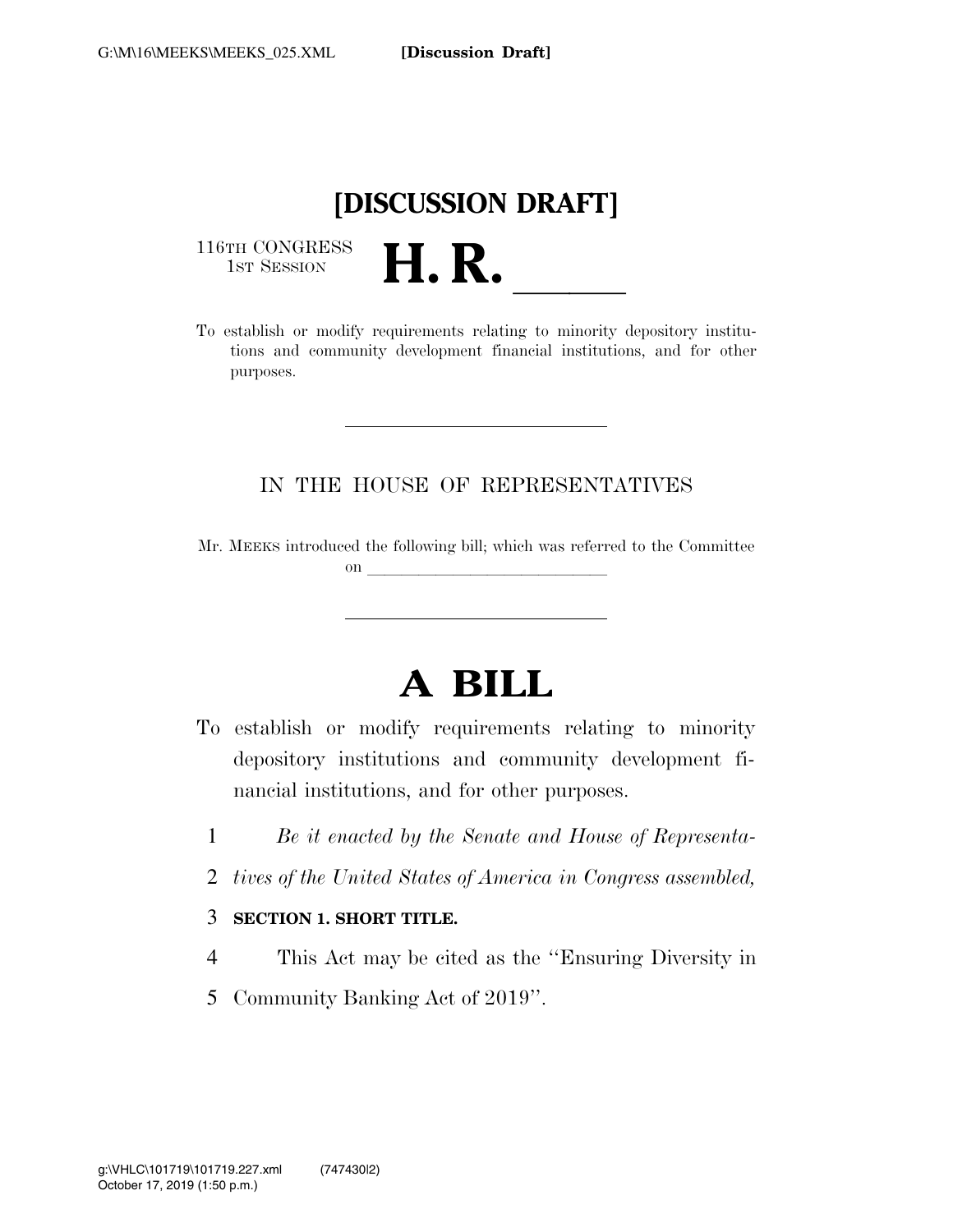### $\mathfrak{D}$

### **SEC. 2. MINORITY DEPOSITORY INSTITUTIONS ADVISORY COMMITTEES.**

 (a) ESTABLISHMENT.—The Board of Governors of the Federal Reserve System, the Comptroller of the Cur- rency, the National Credit Union Administration, and the Federal Deposit Insurance Corporation shall each estab- lish an advisory committee to be called the ''Minority De-pository Institutions Advisory Committee''.

 (b) DUTIES.—Each Minority Depository Institutions Advisory Committee shall provide advice to the respective agency on meeting the goals established by section 308 of the Financial Institutions Reform, Recovery, and En- forcement Act of 1989 (12 U.S.C. 1463 note) to preserve the present number of minority depository institutions, preserve the minority character of minority-owned institu- tions in cases involving mergers or acquisitions, provide technical assistance, and encourage the creation of new minority depository institutions. The scope of the work of each such Minority Depository Institutions Advisory Com- mittee shall include an assessment of the current condition of minority depository institutions, what regulatory changes or other steps the respective agencies may be able to take to fulfill the requirements of such section 308, and other issues of concern to minority depository institutions.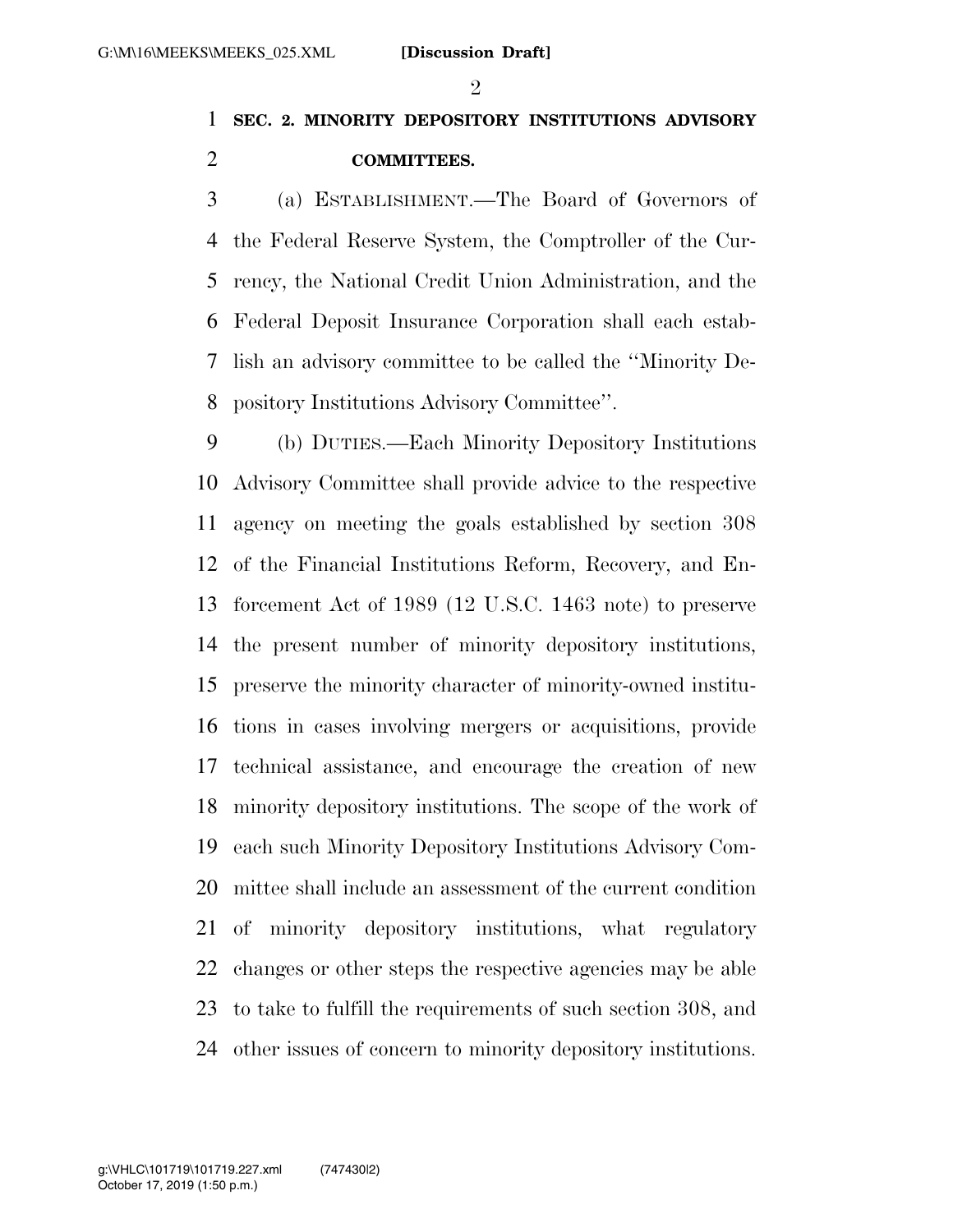(c) MEMBERSHIP.—Each Minority Depository Insti- tutions Advisory Committee shall consist of no more than 10 members, who—

(1) shall serve for one two-year term;

 (2) shall serve as a representative of a deposi- tory institution with respect to which the respective agency is the appropriate Federal banking agency; and

 (3) shall not receive pay by reason of their serv- ice on the advisory committee, but may receive travel or transportation expenses in accordance with sec-12 tion 5703 of title 5, United States Code.

13 (d) NO TERMINATION OF ADVISORY COMMITTEES.— The termination requirements under section 14 of the Federal Advisory Committee Act (5 U.S.C. app.) shall not apply to an advisory committee established pursuant to this section.

 (e) DEFINITIONS.—In this section, the terms ''appro- priate Federal banking agency'' and ''depository institu- tion'' have the meaning given those terms, respectively, under section 3 of the Federal Deposit Insurance Act (12 U.S.C. 1813).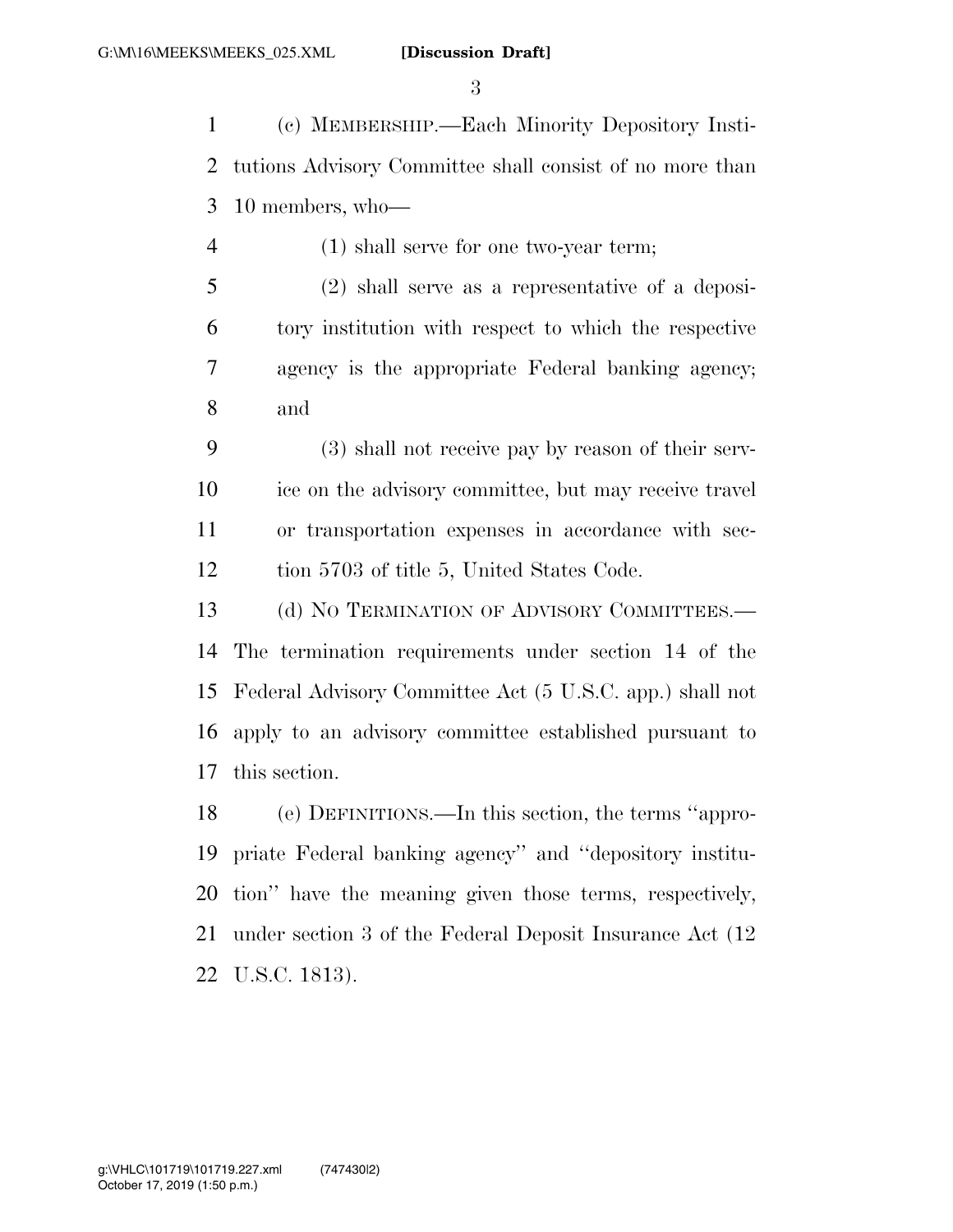### **SEC. 3. FEDERAL DEPOSITS IN MINORITY DEPOSITORY IN-STITUTIONS.**

 (a) IN GENERAL.—Section 308 of the Financial In- stitutions Reform, Recovery, and Enforcement Act of 1989 (12 U.S.C. 1463 note) is amended by adding at the end the following new subsection:

 ''(d) FEDERAL DEPOSITS.—The Secretary of the Treasury shall ensure that deposits made by Federal agen- cies in minority depository institutions are fully collateralized or fully insured, as determined by the Sec- retary. Such deposits may include reciprocal deposits as 12 defined in section  $337.6(e)(2)(v)$  of title 12, Code of Fed-eral Regulations (as in effect on March 6, 2019).''.

 (b) TECHNICAL AMENDMENT.—The paragraph head- ing for paragraph (1) of section 308(b) of the Financial Institutions Reform, Recovery, and Enforcement Act of 1989 (12 U.S.C. 1463 note) is amended by striking ''FI-NANCIAL'' and inserting ''DEPOSITORY''.

### **SEC. 4. DIVERSITY REPORT AND BEST PRACTICES.**

 (a) ANNUAL REPORT.—Each covered regulator shall submit to Congress an annual report on diversity includ-ing the following:

 (1) Data, based on voluntary self-identification, on the racial, ethnic, and gender composition of the examiners of each covered regulator, disaggregated by length of time served as an examiner;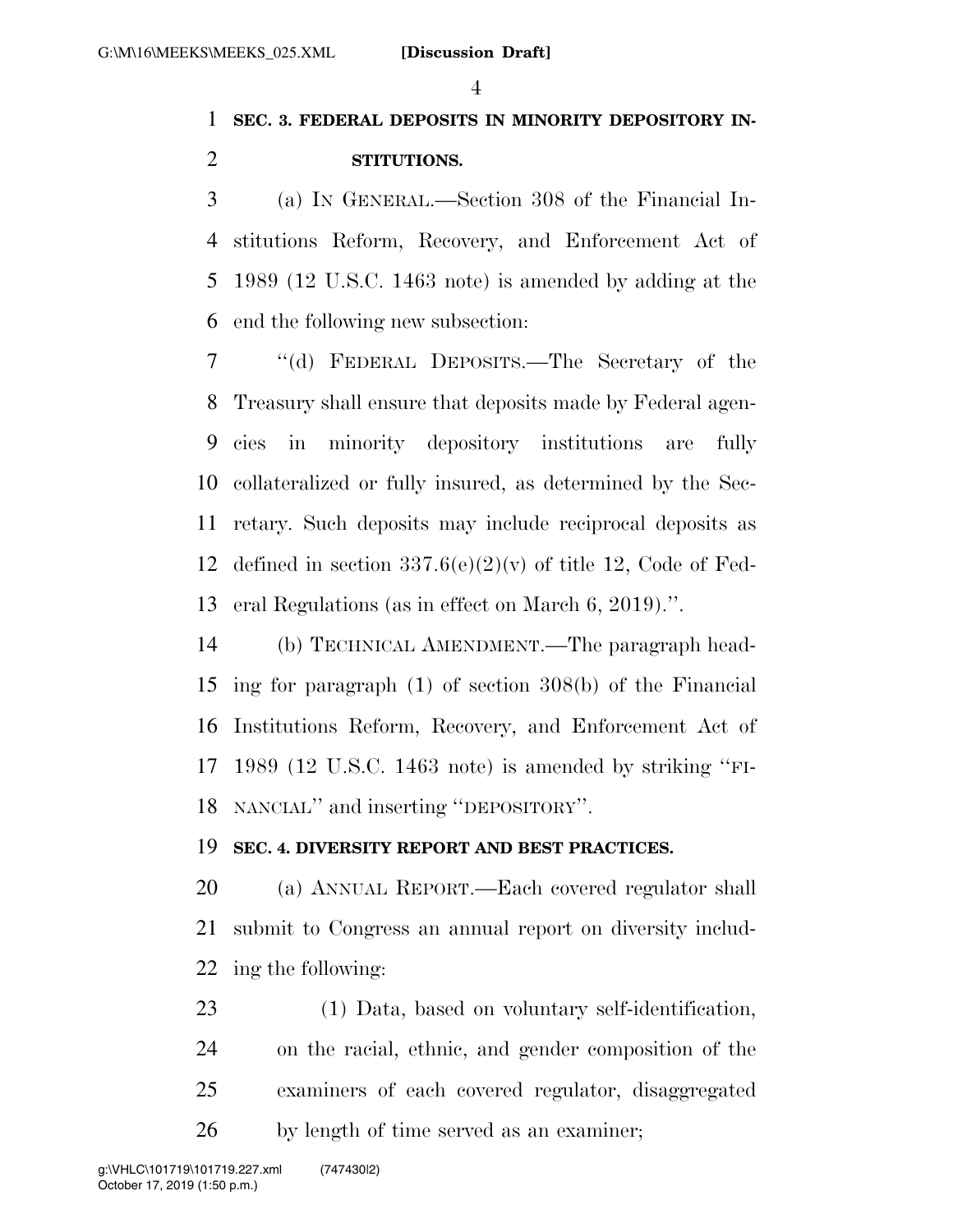(2) The status of any examiners of covered reg- ulators, based on voluntary self-identification, as a veteran.

 (3) Whether any covered regulator, as of the date on which the report required under this section is submitted, has adopted a policy, plan, or strategy to promote racial, ethnic, and gender diversity among examiners of the covered regulator.

 (b) BEST PRACTICES.—Each Office of Minority and Women Inclusion of a covered regulator shall develop, pro- vide to the head of the covered regulator, and make pub-licly available best practices—

 (1) for increasing the diversity of candidates applying for examiner positions, including through outreach efforts to recruit diverse candidate to apply 16 for entry-level examiner positions;

 (2) for retaining and providing fair consider- ation for promotions within the examiner staff for purposes of achieving diversity among examiners.

 (c) COVERED REGULATOR DEFINED.—In this sec- tion, the term ''covered regulator'' means the Comptroller of the Currency, the Board of Governors of the Federal Reserve System, the Federal Deposit Insurance Corpora- tion, and the National Credit Union Administration Board.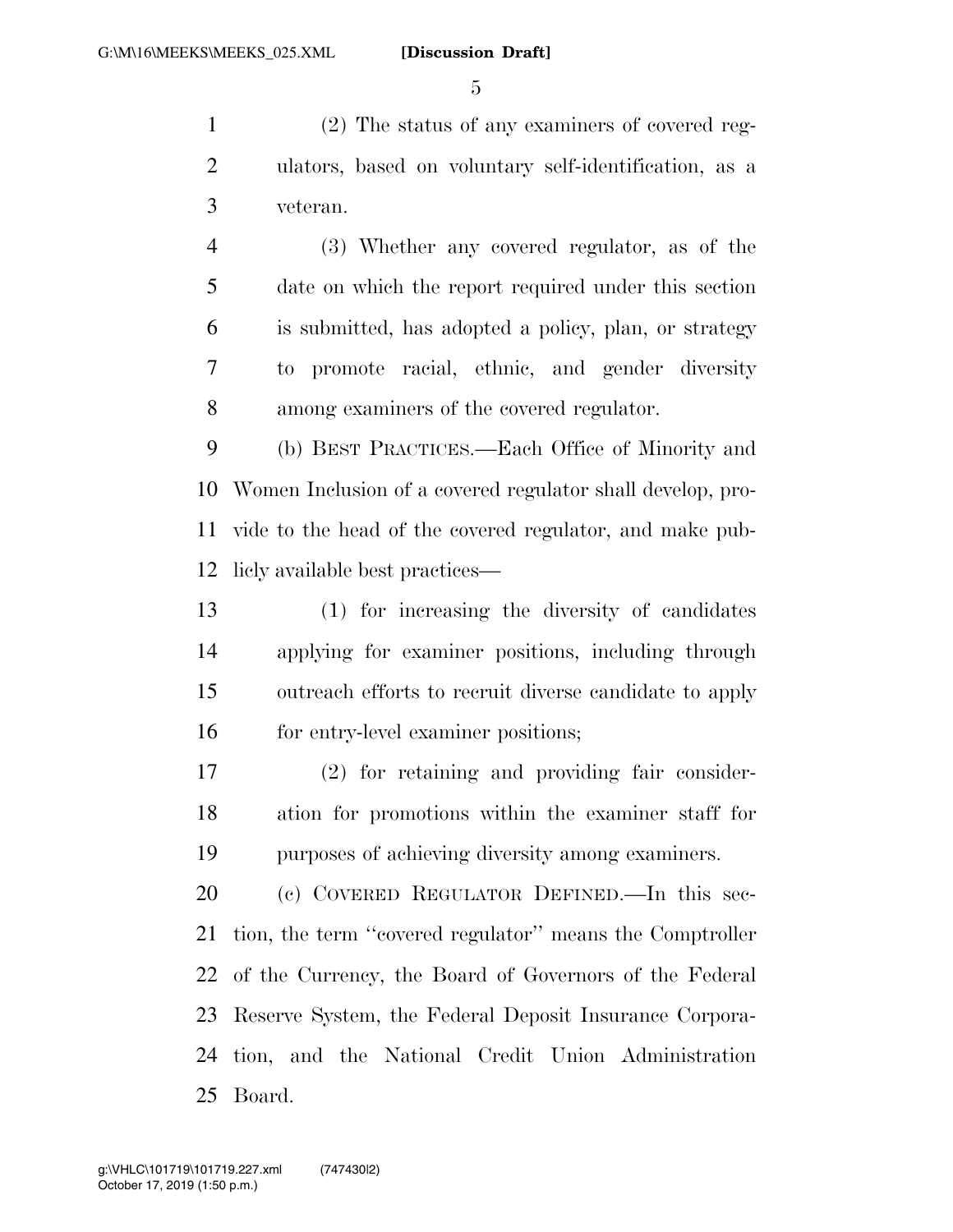|                | 6                                                      |
|----------------|--------------------------------------------------------|
| $\mathbf{1}$   | SEC. 5. INVESTMENTS IN ELIGIBLE MINORITY DEPOSITORY    |
| $\overline{2}$ | <b>INSTITUTIONS.</b>                                   |
| 3              | Section $2(a)$ of the Bank Holding Company Act of      |
| 4              | 1956 (12 U.S.C. 1841(a)) is amended by adding at the   |
| 5              | end the following new paragraph:                       |
| 6              | "(7) TREATMENT OF ELIGIBLE MINORITY DE-                |
| $\overline{7}$ | POSITORY INSTITUTION OWNERS.-                          |
| 8              | "(A) IN GENERAL.—For purposes of deter-                |
| 9              | mining whether a company is a bank holding             |
| 10             | company by reason of ownership or control of           |
| 11             | an eligible minority depository institution, such      |
| 12             | determination shall be made without the appli-         |
| 13             | cation of subparagraph $(A)$ or $(B)$ of paragraph     |
| 14             | (2).                                                   |
| 15             | "(B) ELIGIBLE MINORITY DEPOSITORY IN-                  |
| 16             | STITUTION DEFINED.—In this paragraph, the              |
| 17             | term 'eligible minority depository institution'        |
| 18             | means a minority depository institution that is        |
| 19             | also a community development financial institu-        |
| 20             | with aggregate<br>tion<br>assets<br>of<br>less<br>than |

\$3,000,000,000.''.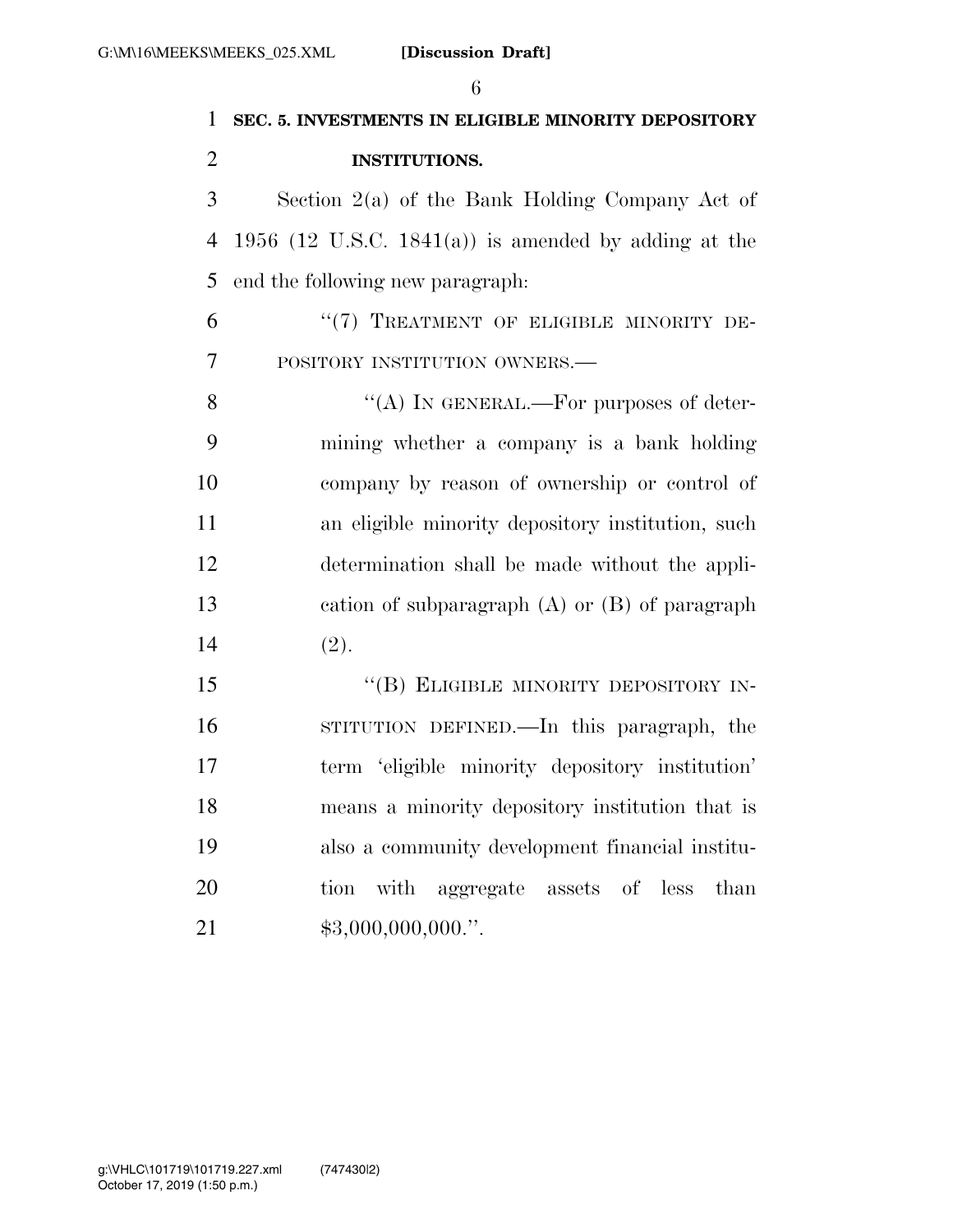| 7                                                                       |
|-------------------------------------------------------------------------|
| SEC. 6. REQUIREMENT TO MENTOR MINORITY DEPOSITORY                       |
| INSTITUTIONS OR COMMUNITY DEVELOP-                                      |
| MENT FINANCIAL INSTITUTIONS TO SERVE                                    |
| AS A DEPOSITARY OR FINANCIAL AGENT.                                     |
| (a) IN GENERAL.—Before a large financial institu-                       |
| tion may be employed as a financial agent of the Depart-                |
| ment of the Treasury or perform any reasonable duties<br>7 <sup>7</sup> |
| as depositary of public moneys of the Department of the                 |
| 9 Treasury, the large financial institution shall demonstrate           |
| 10 participation as a mentor in a covered mentor-protege pro-           |
| gram to a protege firm that is a minority depository insti-             |
| tution or a community development financial institution.<br>12          |
|                                                                         |

### (b) DEFINITIONS.—In this section:

 (1) COVERED MENTOR-PROTEGE PROGRAM.— The term ''covered mentor-protege program'' means a mentor-protege program established by the Sec- retary of the Treasury pursuant to section 45 of the 18 Small Business Act (15 U.S.C. 657r).

- (2) LARGE FINANCIAL INSTITUTION.—The term ''large financial institution'' means any entity—
- (A) regulated by the Comptroller of the Currency, the Board of Governors of the Fed- eral Reserve System, the Federal Deposit In- surance Corporation, or the National Credit Union Administration; and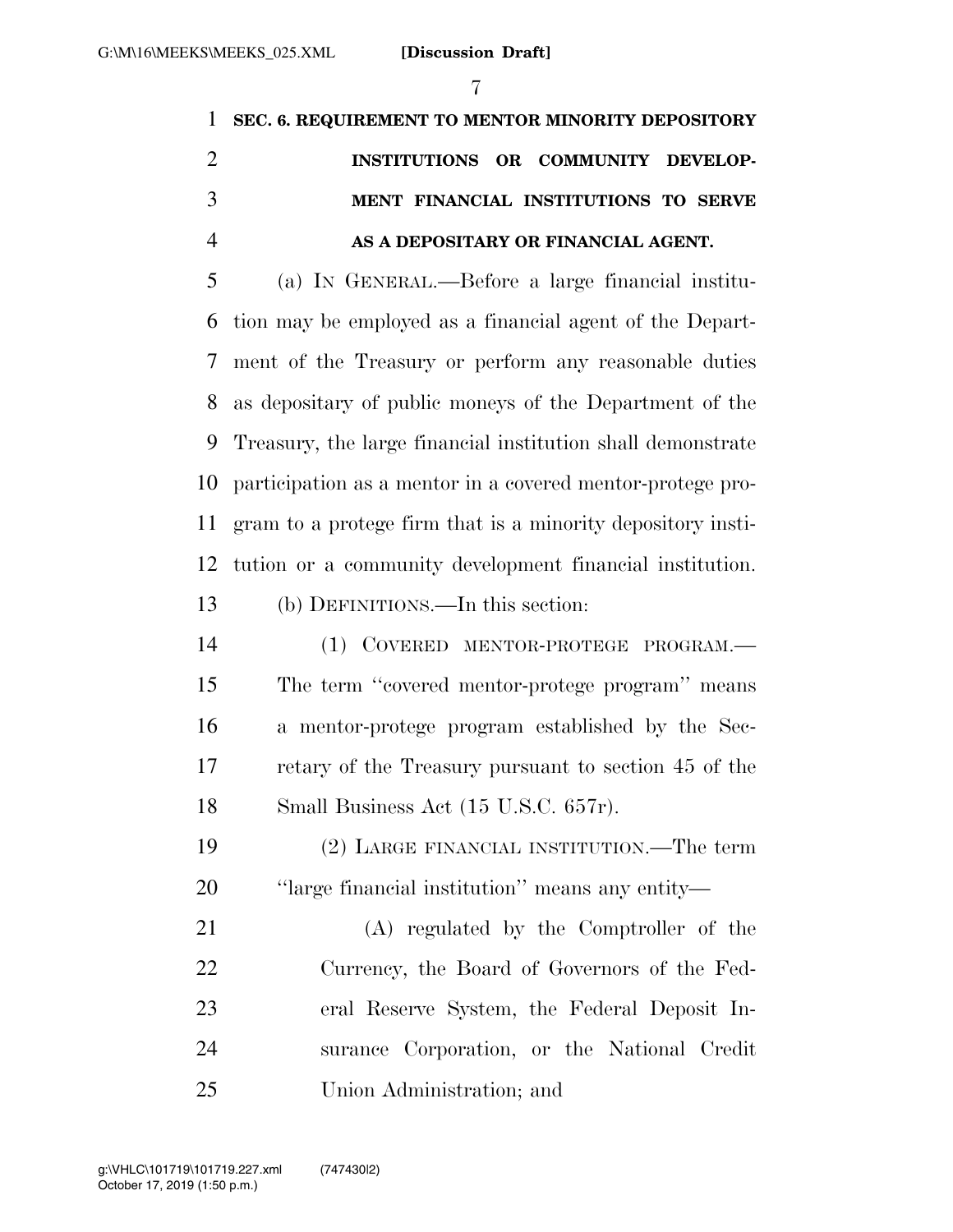(B) that has total consolidated assets greater than or equal to \$50,000,000,000.

### **SEC. 7. CUSTODIAL DEPOSIT PROGRAM FOR COVERED MI-NORITY DEPOSITORY INSTITUTIONS.**

 (a) ESTABLISHMENT.—The Secretary of the Treas- ury shall establish a custodial deposit program (in this sec- tion referred to as the ''Program'') under which a covered MDI shall receive monthly deposits from a qualifying ac-count.

 (b) APPLICATION.—A covered MDI shall submit to the Secretary an application to participate in the Program at such time, in such manner, and containing such infor-mation as the Secretary may determine.

(c) PROGRAM OPERATIONS.—

 (1) DESIGNATION OF CUSTODIAL ENTITIES.— The Secretary shall designate eligible custodial enti- ties to make monthly deposits with covered MDIs se- lected for participation in the Program on behalf of a qualifying account.

20 (2) CUSTODIAL ACCOUNTS.—

21 (A) IN GENERAL.—The Secretary shall es- tablish a custodial deposit account for each qualifying account with the eligible custodial en- tity designated to make deposits with covered MDIs for each such qualifying account.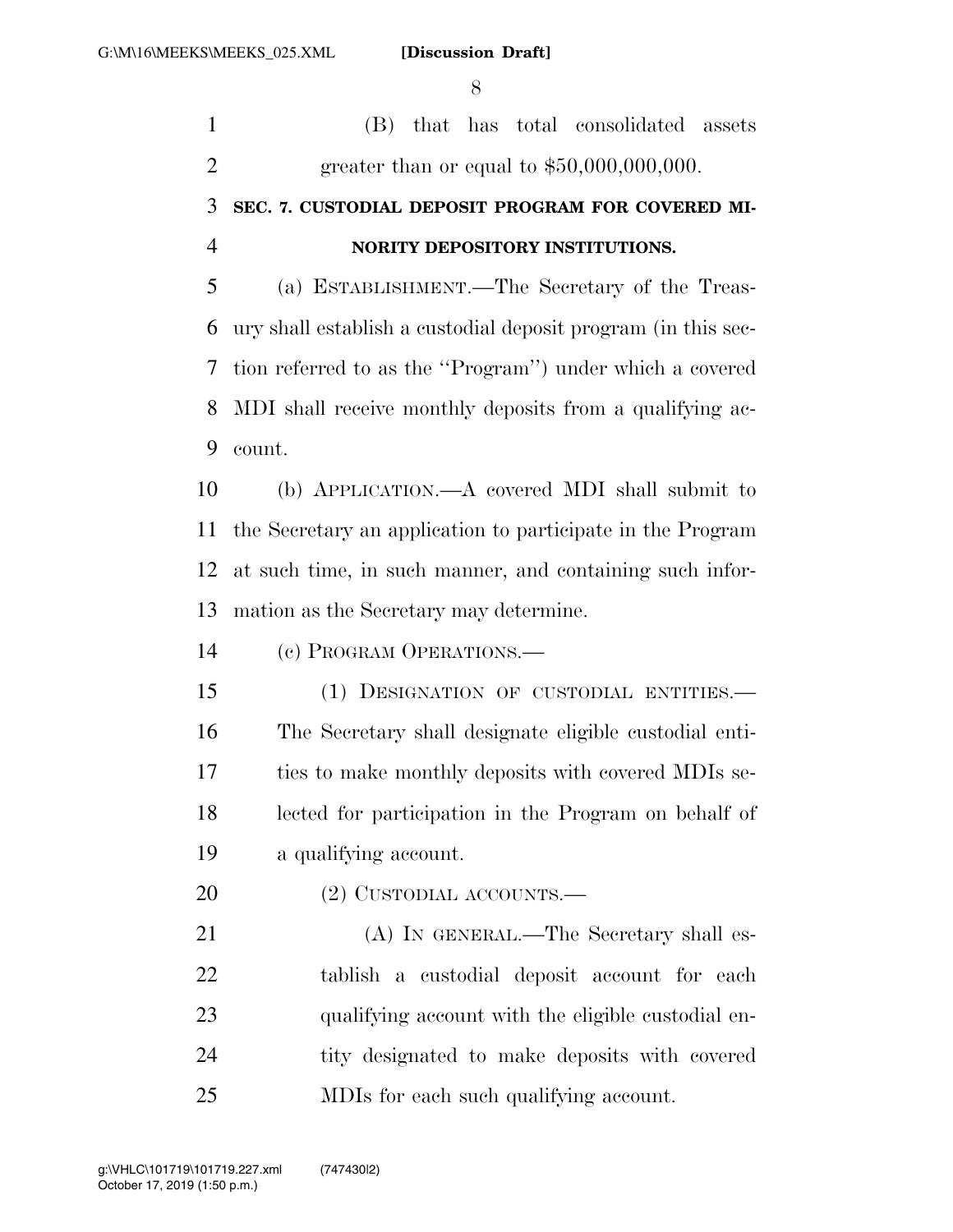| $\mathbf{1}$             | (B) AMOUNT.—The Secretary shall deposit           |
|--------------------------|---------------------------------------------------|
| $\overline{c}$           | a total amount not greater than 5 percent of a    |
| 3                        | qualifying account into any custodial deposit ac- |
| $\overline{\mathcal{A}}$ | counts established under subparagraph (A).        |
| $\mathfrak{S}$           | (C) DEPOSITS WITH PROGRAM PARTICI-                |
| 6                        | PANTS.-                                           |
| $\tau$                   | (i)<br>MONTHLY DEPOSITS.-Each                     |
| 8                        | month, each eligible custodial entity des-        |
| 9                        | ignated by the Secretary shall deposit an         |
| 10                       | amount not greater than the insured               |
| 11                       | amount, in the aggregate, from each custo-        |
| 12                       | dial deposit account, in a single covered         |
| 13                       | MDI.                                              |
| 14                       | (ii) LIMITATION.—With respect to the              |
| 15                       | funds of an individual qualifying account,        |
| 16                       | the eligible custodial entity may not de-         |
| 17                       | posit an amount greater than the insured          |
| 18                       | amount in a single covered MDI.                   |
| 19                       | (iii) INSURED AMOUNT DEFINED.—In                  |
| 20                       | this subparagraph, the term "insured              |
| 21                       | amount" means the amount that is the              |
| 22                       | greater of-                                       |
| 23                       | (I) the standard maximum de-                      |
| 24                       | posit insurance amount (as defined in             |
| 25                       | section $11(a)(1)(E)$ of the Federal              |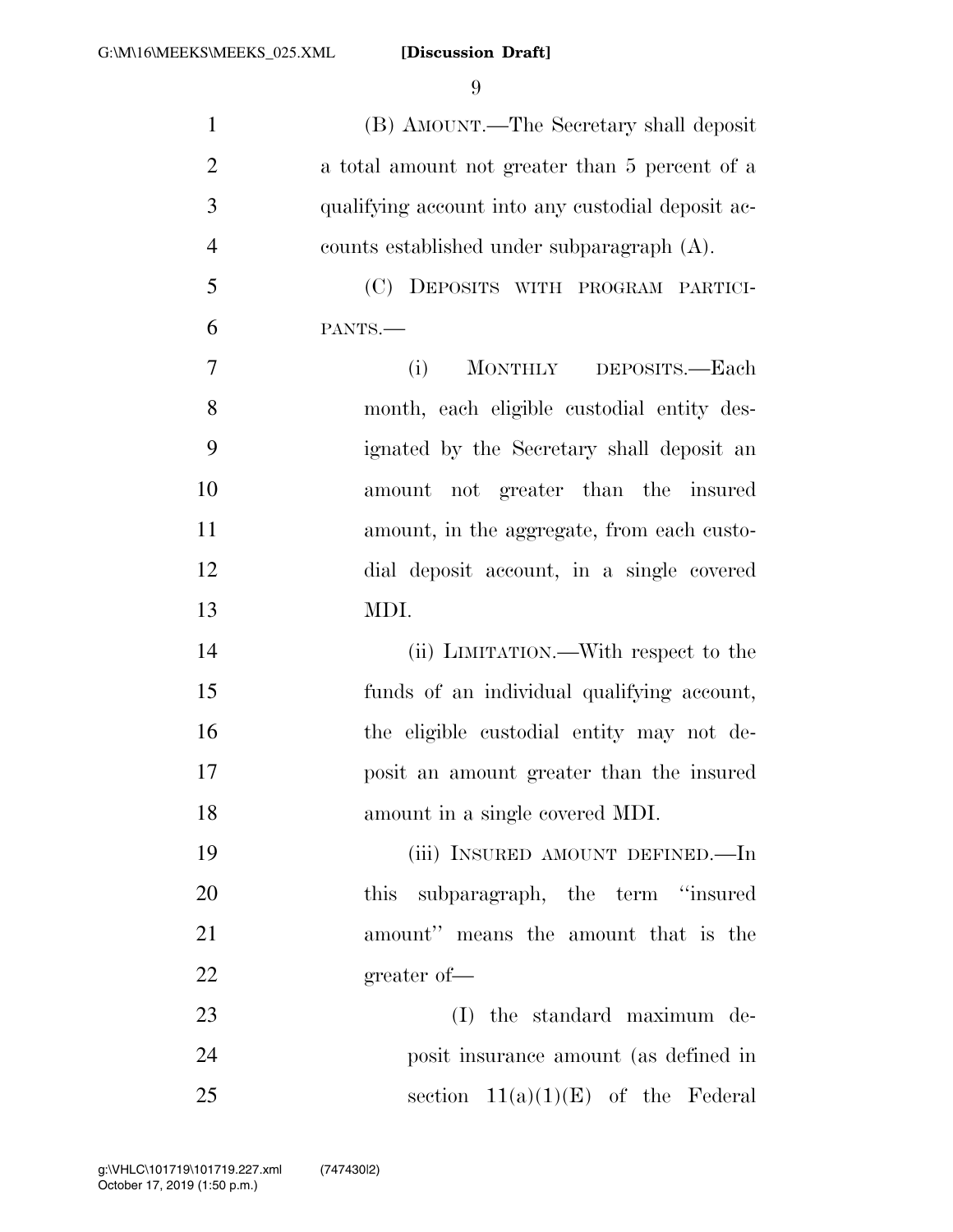| $\mathbf{1}$   | Deposit Insurance Act (12 U.S.C.               |
|----------------|------------------------------------------------|
| $\overline{2}$ | $1821(a)(1)(E))$ ; or                          |
| 3              | (II) such higher amount nego-                  |
| $\overline{4}$ | tiated between the Secretary and the           |
| 5              | Corporation under which the Corpora-           |
| 6              | tion will insure all deposits of such          |
| 7              | higher amount.                                 |
| 8              | (D) LIMITATIONS.—The total amount of           |
| 9              | funds deposited under the Program in a covered |
| 10             | MDI may not exceed the lesser of—              |
| 11             | (i) 10 percent of the average amount           |
| 12             | of deposits held by such covered MDI in        |
| 13             | the previous quarter; or                       |
| 14             | (ii) $$100,000,000$ .                          |
| 15             | $(3)$ INTEREST.—                               |
| 16             | (A) IN GENERAL.—Each eligible custodial        |
| 17             | entity designated by the Secretary shall—      |
| 18             | (i) collect interest from each covered         |
| 19             | MDI in which such custodial entity depos-      |
| 20             | its funds pursuant to paragraph (2); and       |
| 21             | (ii) disburse such interest to the Sec-        |
| 22             | retary each month.                             |
| 23             | (B) INTEREST RATE.—The rate of any in-         |
| 24             | terest collected under this paragraph may not  |
| 25             | exceed 50 percent of the discount window pri-  |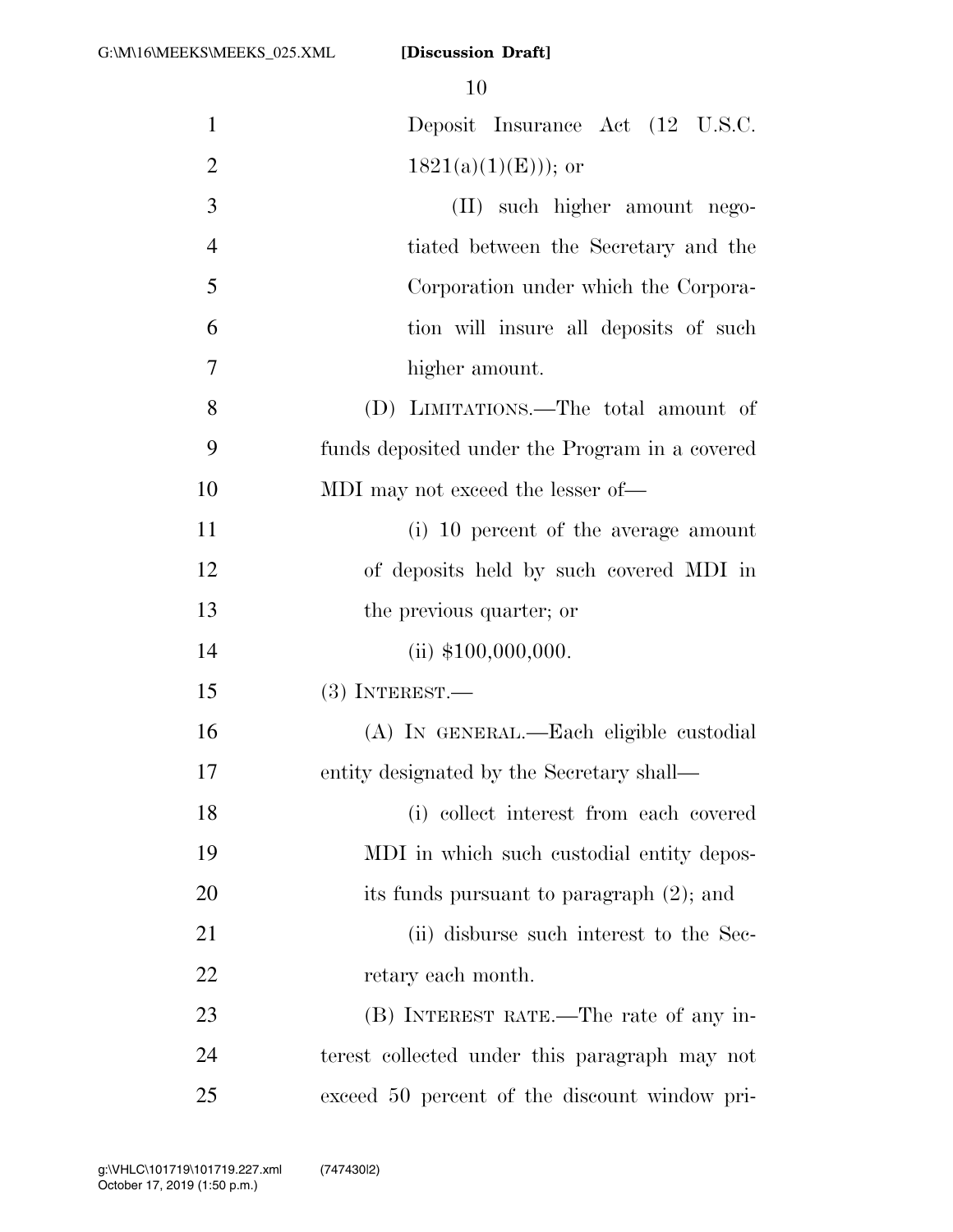| $\mathbf{1}$   | mary credit interest rate most recently pub-          |
|----------------|-------------------------------------------------------|
| $\overline{2}$ | lished on the Federal Reserve Statistical Re-         |
| 3              | lease on selected interest rates (daily or week-      |
| $\overline{4}$ | ly), commonly referred to as the H.15 release         |
| 5              | (commonly known as the "Federal funds rate").         |
| 6              | (4) STATEMENTS.—Each eligible custodial enti-         |
| 7              | ty designated by the Secretary shall submit to the    |
| 8              | Secretary monthly statements that include the total   |
| 9              | amount of funds deposited with, and interest rate     |
| 10             | received from, each covered MDI by the eligible cus-  |
| 11             | todial entity on behalf of qualifying entities.       |
| 12             | RECORDS.—The Secretary shall issue a<br>(5)           |
| 13             | quarterly report to Congress and make publicly        |
| 14             | available a record identifying all covered MDIs       |
| 15             | participatinig in the Program and amounts depos-      |
| 16             | ited under the Program in covered MDIs.               |
| 17             | (d) REQUIREMENTS RELATING TO DEPOSITS.-De-            |
| 18             | posits made with covered MDIs under this section may  |
| 19             | $not$ —                                               |
| 20             | (1) be considered by the Corporation to be            |
| 21             | funds obtained, directly or indirectly, by or through |
| 22             | any deposit broker for deposit into 1 or more deposit |
| 23             | accounts (as described under section 29 of the Fed-   |
|                |                                                       |

eral Deposit Insurance Act (12 U.S.C. 1831f)); or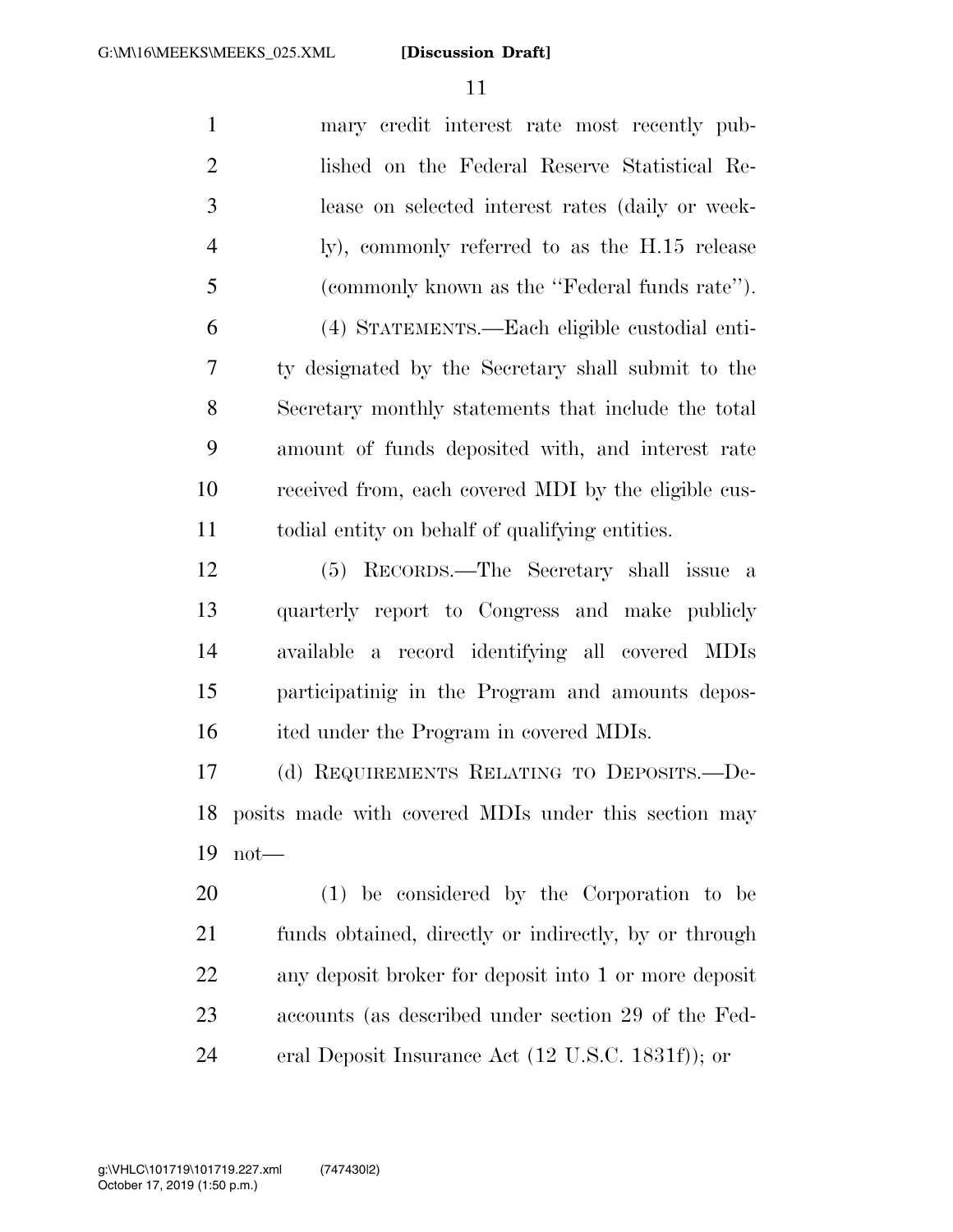(2) be subject to insurance fees from the Cor- poration that are greater than insurance fees for typical demand deposits not obtained, directly or in- directly, by or through any deposit broker (com- monly known as ''core deposits''). (e) MODIFICATIONS.— (1) IN GENERAL.—The Secretary shall provide a 3-month period for public notice and comment be- fore making any material change to the operation of the Program. (2) EXCEPTION.—The requirements of para- graph (1) shall not apply if the Secretary makes a material change to the Program to comply with safe- ty and soundness standards or other law. (f) TERMINATION.— (1) BY COVERED MDI.—A covered MDI selected for participation in the Program pursuant to sub- section (c) may terminate participation in the Pro- gram by providing the Secretary a notification 60 days prior to termination. (2) BY SECRETARY.—The Secretary may termi- nate the participation of a covered MDI in the Pro- gram if the Secretary determines the covered MDI— (A) violated any terms of participation in 25 the Program;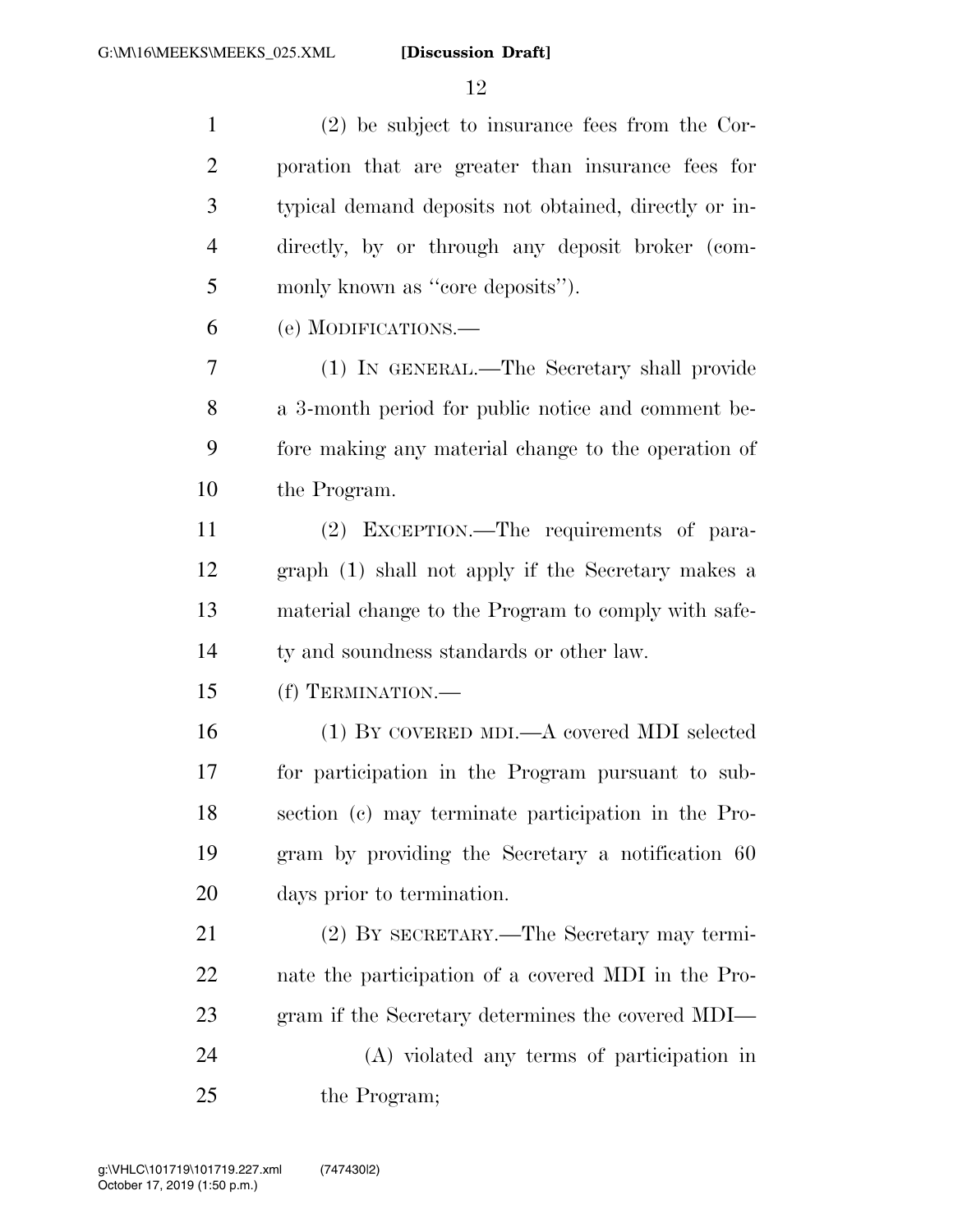| $\mathbf{1}$   | (B) failed to comply with Federal bank se-            |
|----------------|-------------------------------------------------------|
| $\overline{2}$ | crecy laws, as documented in writing by the pri-      |
| 3              | mary regulator of the covered MDI;                    |
| $\overline{4}$ | (C) failed to remain well capitalized; or             |
| 5              | (D) failed comply with safety and sound-              |
| 6              | ness standards, as documented in writing by           |
| 7              | the primary regulator of the covered MDI.             |
| 8              | $(g)$ DEFINITIONS.—In this section:                   |
| 9              | (1) CORPORATION.—The term "Corporation"               |
| 10             | means the Federal Deposit Insurance Corporation.      |
| 11             | (2) COVERED MDI.—The term "covered MDI"               |
| 12             | means a minority depository institution that is regu- |
| 13             | lated by the Corporation or the National Credit       |
| 14             | Union Administration Board that is well capitalized   |
| 15             | (as defined in section $38(b)$ of the Federal Deposit |
| 16             | Insurance Act $(12 \text{ U.S.C. } 1831o(b)))$ .      |
| 17             | (3) ELIGIBLE CUSTODIAL ENTITY.—The term               |
| 18             | "eligible custodial entity" means—                    |
| 19             | (A) an insured depository institution (as             |
| 20             | defined in section 3 of the Federal Deposit In-       |
| 21             | surance Act (12 U.S.C. 1813)),                        |
| 22             | (B) an insured credit union (as defined in            |
| 23             | section 101 of the Federal Credit Union Act           |
| 24             | $(12 \text{ U.S.C. } 1752)$ , or                      |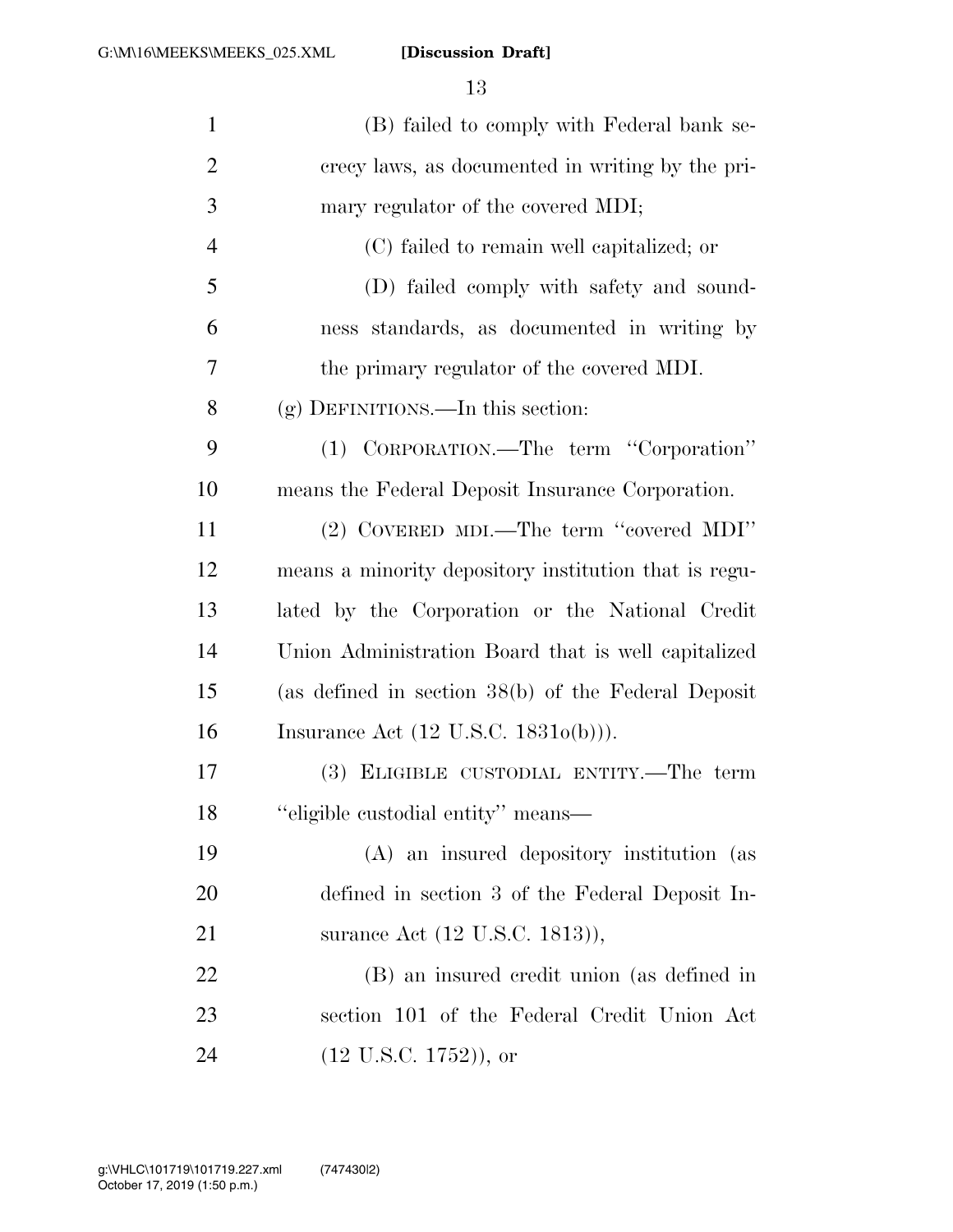| $\mathbf{1}$   | (C) or a well capitalized State-chartered               |
|----------------|---------------------------------------------------------|
| $\overline{2}$ | trust company,                                          |
| 3              | designated by the Secretary under subsection $(e)(1)$ . |
| $\overline{4}$ | (4) FEDERAL BANK SECRECY LAWS.—The term                 |
| 5              | "Federal bank secrecy laws" means-                      |
| 6              | $(A)$ section 21 of the Federal Deposit In-             |
| 7              | surance Act (12 U.S.C. 1829b);                          |
| 8              | (B) section 123 of Public Law 91-508;                   |
| 9              | and                                                     |
| 10             | $(C)$ subchapter II of chapter 53 of title 31,          |
| 11             | United States Code.                                     |
| 12             | (5) QUALIFYING ACCOUNT.—The term "quali-                |
| 13             | fying account" means any account established in the     |
| 14             | Department of the Treasury that—                        |
| 15             | (A) is controlled by the Secretary; and                 |
| 16             | (B) is expected to maintain a balance                   |
| 17             | greater than $$200,000,000$ for the following           |
| 18             | calendar month.                                         |
| 19             | (6) SECRETARY.—The term "Secretary" means               |
| 20             | the Secretary of the Treasury.                          |
| 21             | (7) WELL CAPITALIZED.—The term "well cap-               |
| 22             | italized" has the meaning given in section 38 of the    |
| 23             | Federal Deposit Insurance Act (12 U.S.C. 18310).        |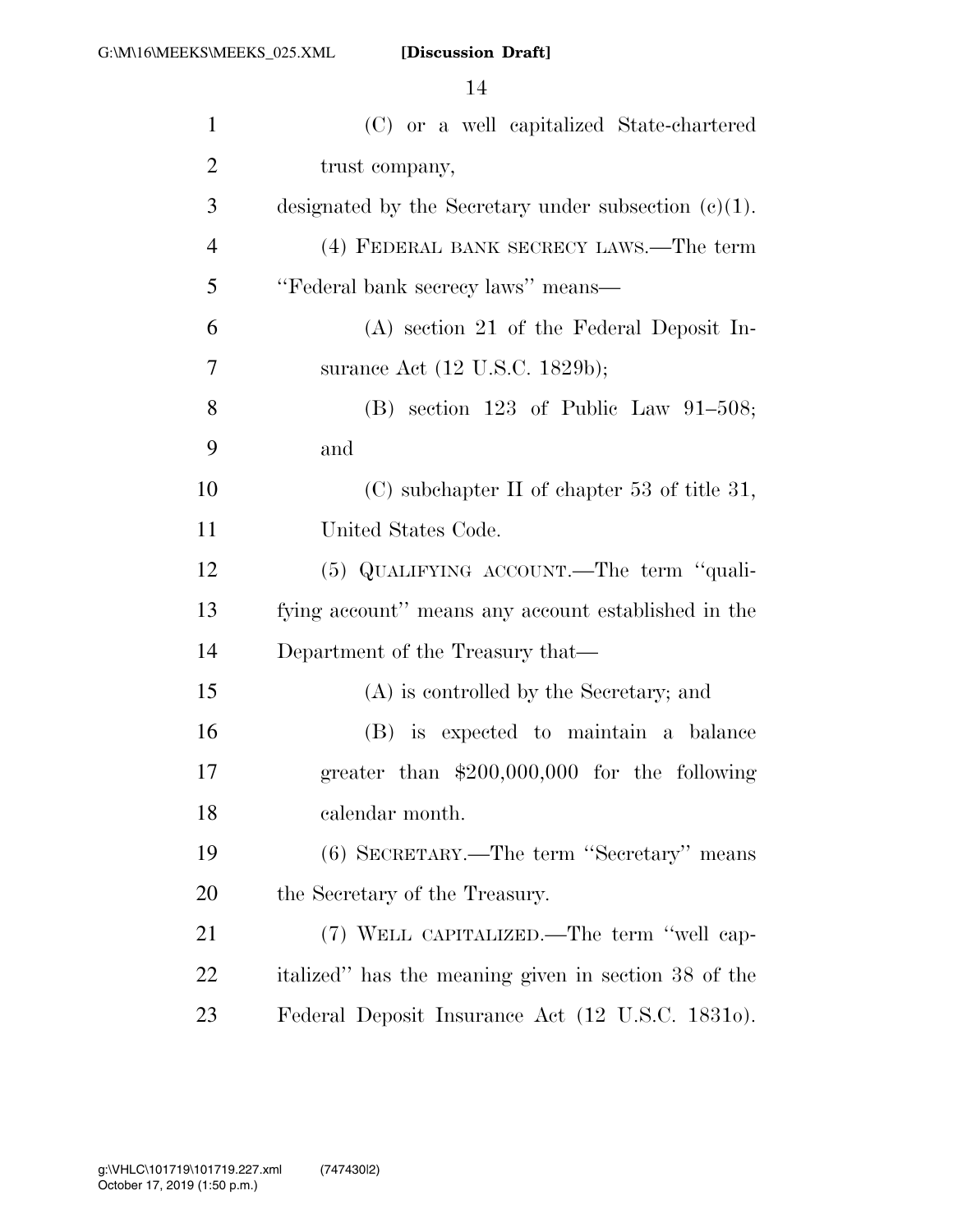## **SEC. 8. APPLICATION PROCESSES FOR DE NOVO COMMU- NITY DEVELOPMENT FINANCIAL INSTITU-TION APPLICANTS.**

 (a) APPLICATION PROCESSES.—Not later than 12 months after the date of the enactment of this Act and with respect to any person submitting an application for deposit insurance with the Federal Deposit Insurance Cor- poration that could also become a community development financial institution, the Federal Deposit Insurance Cor- poration, in consultation with the Administrator of the Community Development Financial Institutions Fund, shall—

 (1) develop systems and procedures to record necessary information to allow the Administrator to conduct preliminary analysis for such person to also become a community development financial institu-tion; and

 (2) develop procedures to streamline the appli- cation and certification processes and to reduce costs for such person to become a community development financial institution that serves low- and moderate- income neighborhoods (as defined under the Com- munity Reinvestment Act of 1977 (12 U.S.C. 2901 et seq.).

 (b) REPORT ON IMPLEMENTATION.—Not later than 18 months after the date of the enactment of this Act,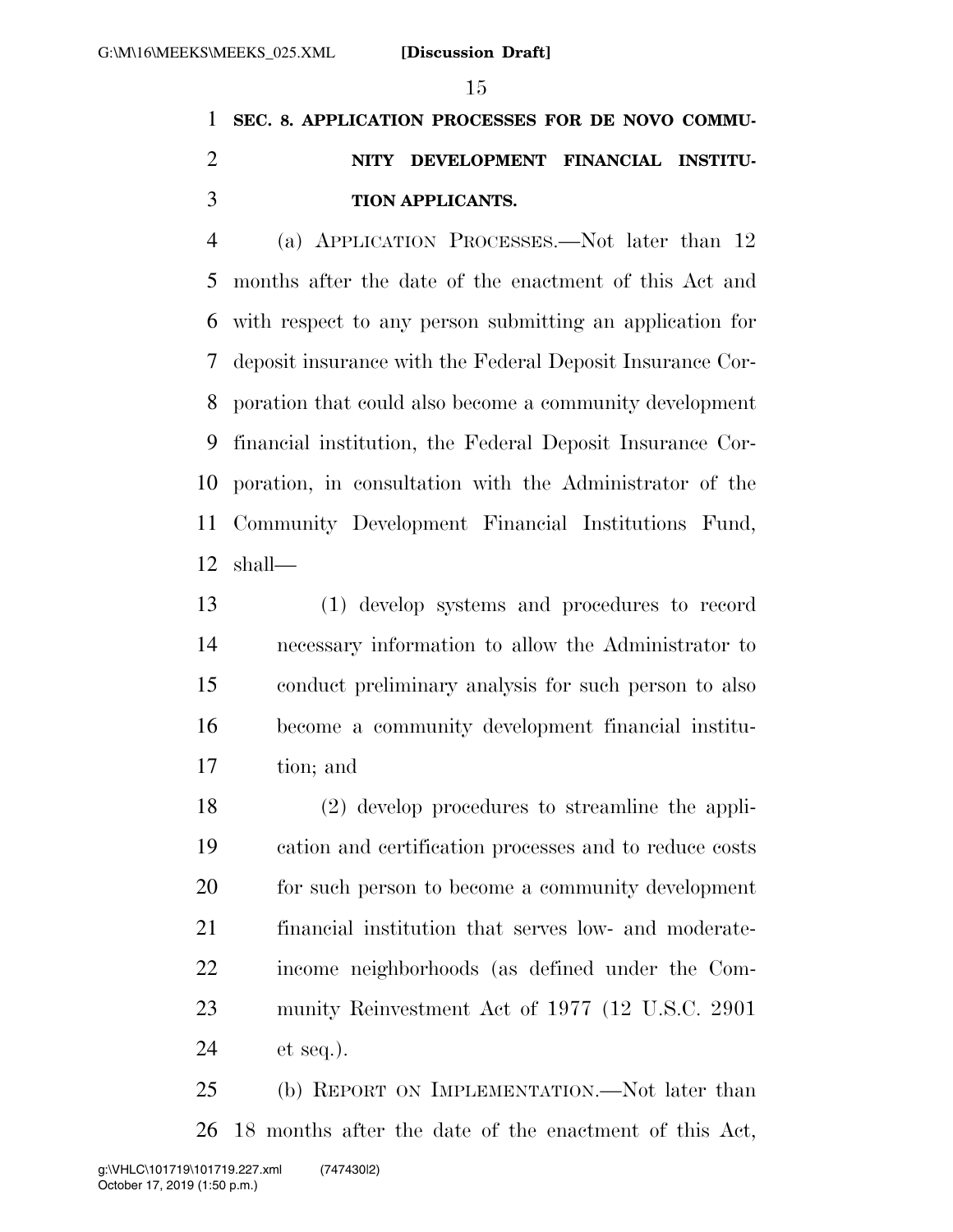| $\mathbf{1}$ | the Federal Deposit Insurance Corporation shall submit       |
|--------------|--------------------------------------------------------------|
| 2            | to Congress a report describing the systems and proce-       |
| 3            | dures required under subsection (a).                         |
| 4            | (c) ANNUAL REPORT.—                                          |
| 5            | (1) IN GENERAL.—Section $17(a)(1)$ of the Fed-               |
| 6            | eral Deposit Insurance Act $(12 \text{ U.S.C. } 1827(a)(1))$ |
| 7            | is amended—                                                  |
| 8            | $(A)$ in subparagraph $(E)$ , by striking                    |
| 9            | "and" at the end;                                            |
| 10           | $(B)$ by redesignating subparagraph $(F)$ as                 |
| 11           | subparagraph $(G)$ ;                                         |
| 12           | $(C)$ by inserting after subparagraph $(E)$                  |
| 13           | the following new subparagraph.                              |
| 14           | $\lq\lq(F)$ applicants for deposit insurance that            |
| 15           | could also become a community development fi-                |
| 16           | nancial institution (as defined in section 103 of            |
| 17           | the Riegle Community Development and Regu-                   |
| 18           | latory Improvement Act of 1994); and".                       |
| 19           | (2) APPLICATION.—The amendment made by                       |
| <b>20</b>    | this subsection shall apply with respect to the first        |
| 21           | report to be submitted after the date that is 2 years        |
| <u>22</u>    | after the date of the enactment of this Act.                 |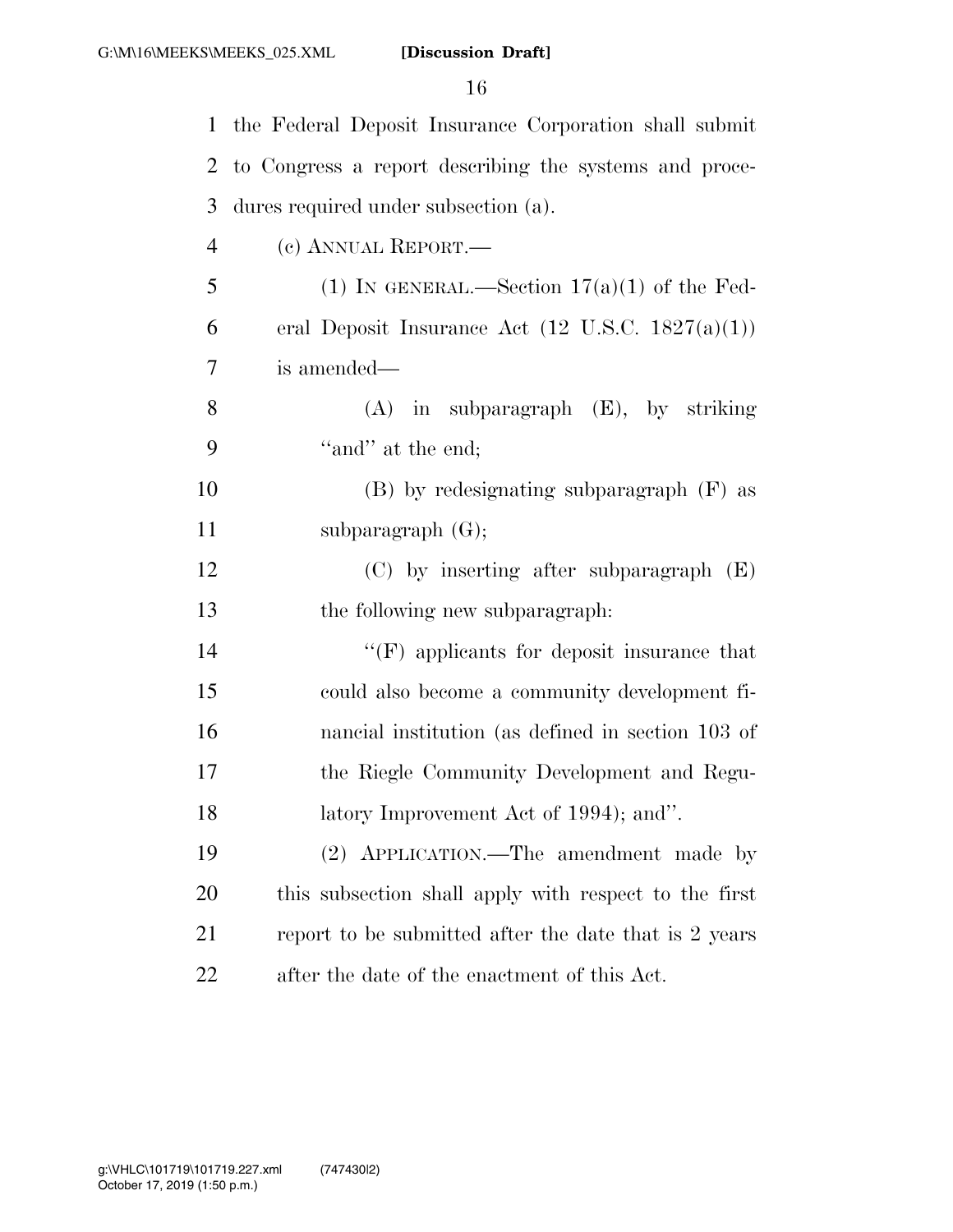## **SEC. 9. COMMUNITY REINVESTMENT ACT EXAMINATION OF CERTAIN MINORITY DEPOSITORY INSTITU-TIONS.**

 Not later than 1 year after the date of the enactment of this Act, the Federal Deposit Insurance Corporation, the Comptroller of the Currency, and the Board of Gov- ernors of the Federal Reserve System shall jointly propose and seek public comments on processes for streamlining and simplifying examination requirements under the Com- munity Reinvestment Act of 1977 (12 U.S.C. 2901 et seq.) for minority depository institutions that are also community development financial institutions with aggre-gate assets of less than \$3,000,000,000.

### **SEC. 10. TASK FORCE ON LENDING TO SMALL BUSINESS CONCERNS.**

 (a) IN GENERAL.—Not later than 6 months after the date of the enactment of this Act, the Administrator of the Small Business Administration shall establish a task force to examine methods for improving relationships be- tween the Small Business Administration and community development financial institutions and minority depository institutions to increase the volume of loans provided by such institutions to small business concerns (as defined under section 3 of the Small Business Act (15 U.S.C. 632)).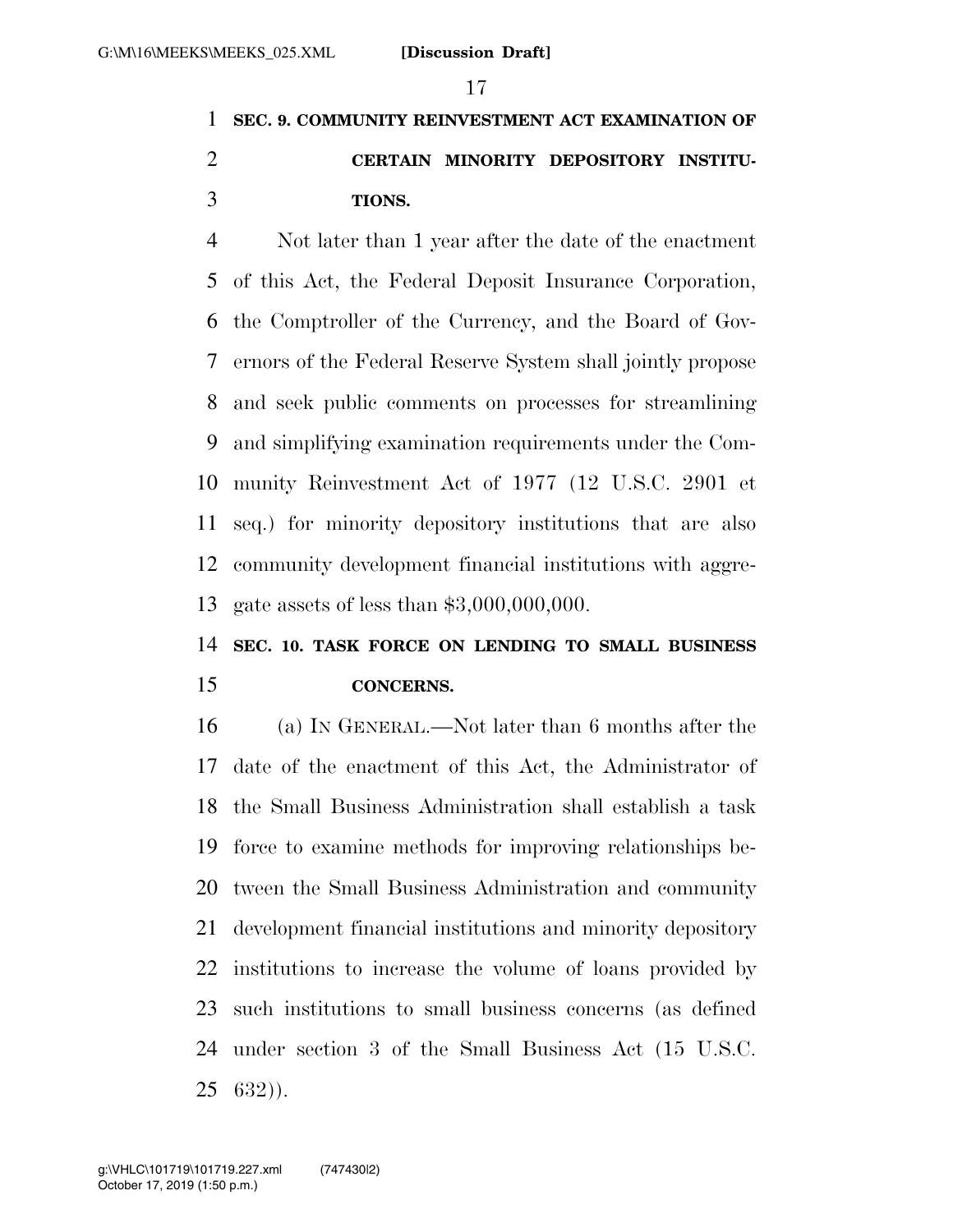(b) REPORT TO CONGRESS.—Not later than 2 years after the establishment of the task force described in sub- section (a), the Administrator of the Small Business Ad- ministration shall submit to Congress a report on the find-ings of such task force.

## **SEC. 11. QUALIFIED OPPORTUNITY FUND INVESTMENTS IN COMMUNITY DEVELOPMENT FINANCIAL IN-STITUTIONS.**

9 (a) IN GENERAL.—Section  $1400Z-2(d)(3)$  of the In- ternal Revenue Code of 1986 is amended by adding at the end the following new subparagraph:

12 ""(C) SPECIAL RULE FOR COMMUNITY DE- VELOPMENT FINANCIAL INSTITUTIONS.—The term 'qualified opportunity zone business' shall include any community development financial institution (as defined in section 103 of the Community Development Banking and Finan- cial Institutions Act of 1994 (12 U.S.C. 4702)) if, during substantially all the qualified oppor- tunity fund's holding period for its investment in such community development financial insti-22 tution, the average of the aggregate amount of investment, and principal amount of loans, pro- vided by such community development financial institution to qualified opportunity zone busi-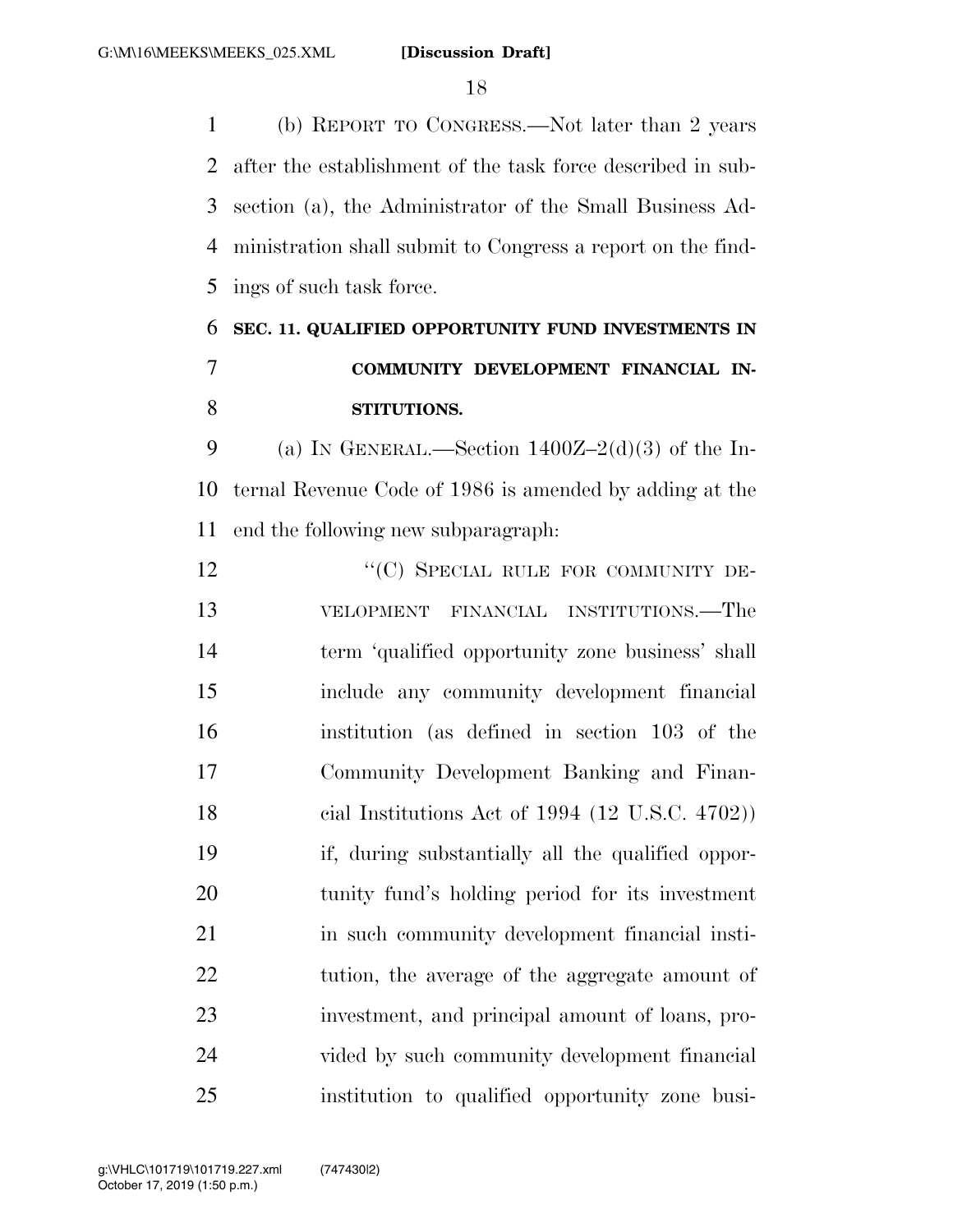nesses (other than community development fi- nancial institutions) or residents of qualified opportunity zones is not less than such invest-ment.''.

 (b) EFFECTIVE DATE.—The amendment made by this section shall take effect on the date of the enactment of this Act.

 **SEC. 12. SENSE OF CONGRESS ON FUNDING THE LOAN- LOSS RESERVE FUND FOR SMALL DOLLAR LOANS.** 

The sense of Congress is the following:

 (1) Title XII of the Dodd-Frank Wall Street Reform and Consumer Protection Act (12 U.S.C. 5621 et seq.) (referred to in this section as ''Dodd- Frank'') was enacted to provide millions of low-to- moderate income individuals living in the United States the opportunity to access and utilize appro-priate mainstream financial products and services.

 (2) Title XII of Dodd-Frank authorizes the Secretary of the Treasury to create multi-year grant programs designed to encourage low-to-moderate in- come individuals (referred to in this section as the ''targeted group'') to establish accounts at federally insured banks. The grants are also designed to im-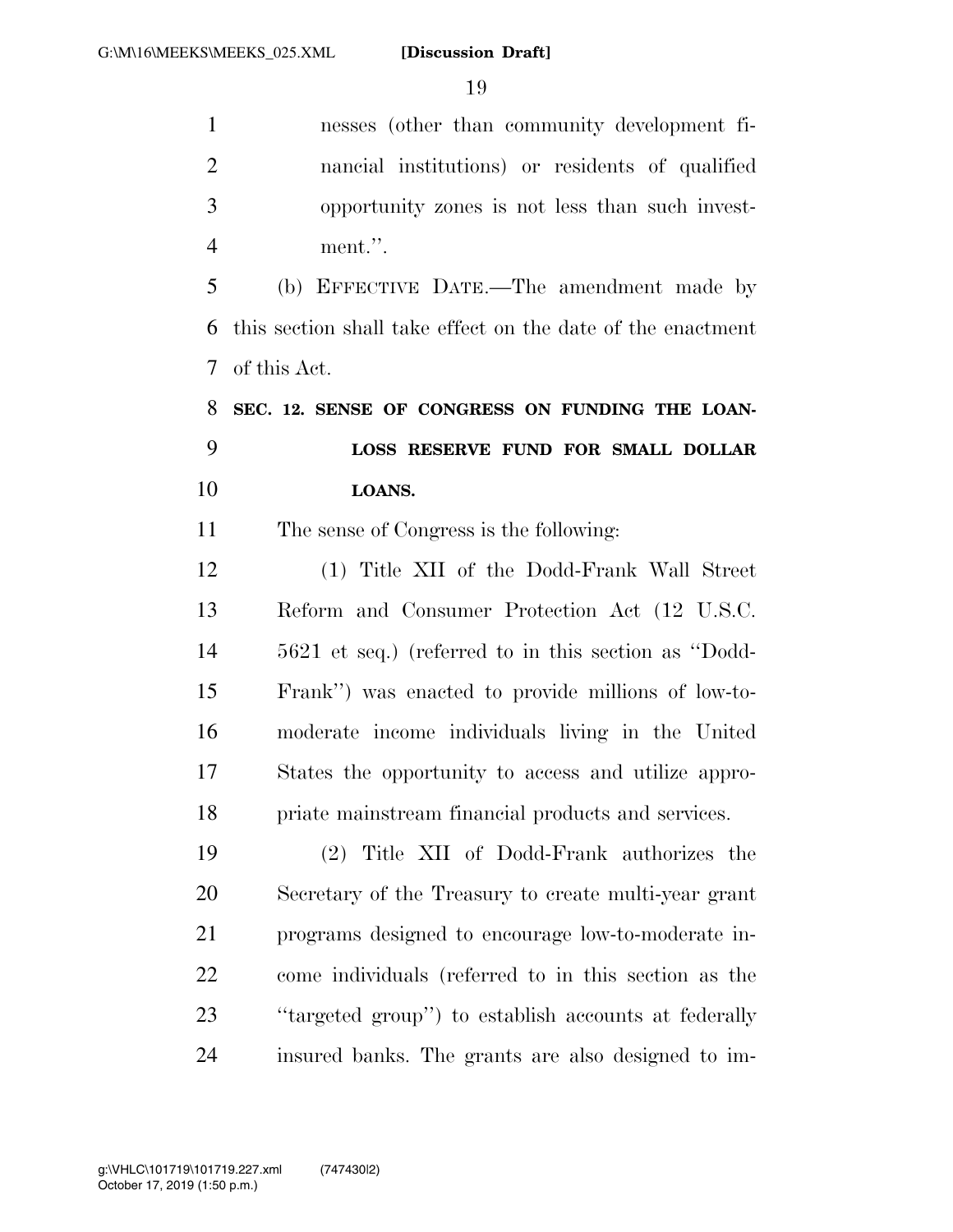prove the targeted group's access to such accounts on reasonable terms.

 (3) Title XII of Dodd-Frank also authorizes participating institutions to issue small-dollar loans to the targeted group and to provide recipients with the financial counseling and education necessary to conduct transactions and manage their accounts. These loans provide low-cost alternatives to payday loans and other non-traditional forms of financing that often impose excessive interest rates and fees on borrowers, and lead millions of Americans to fall into debt traps. Small-dollar loans can only be made pursuant to terms, conditions, and practices that are reasonable for the individual consumer purchasing the loan.

 (4) Program participation is restricted to eligi- ble institutions, which are limited to organizations 18 listed in section  $501(c)(3)$  of the Internal Revenue Code and exempt from tax under 501(a) of such Code, federally insured depository institutions, com- munity development financial institutions and State, local, or tribal government entities, pursuant to title 23 XII of the Dodd-Frank.

 (5) No such program has been established in the nine years since the passage of Dodd-Frank.